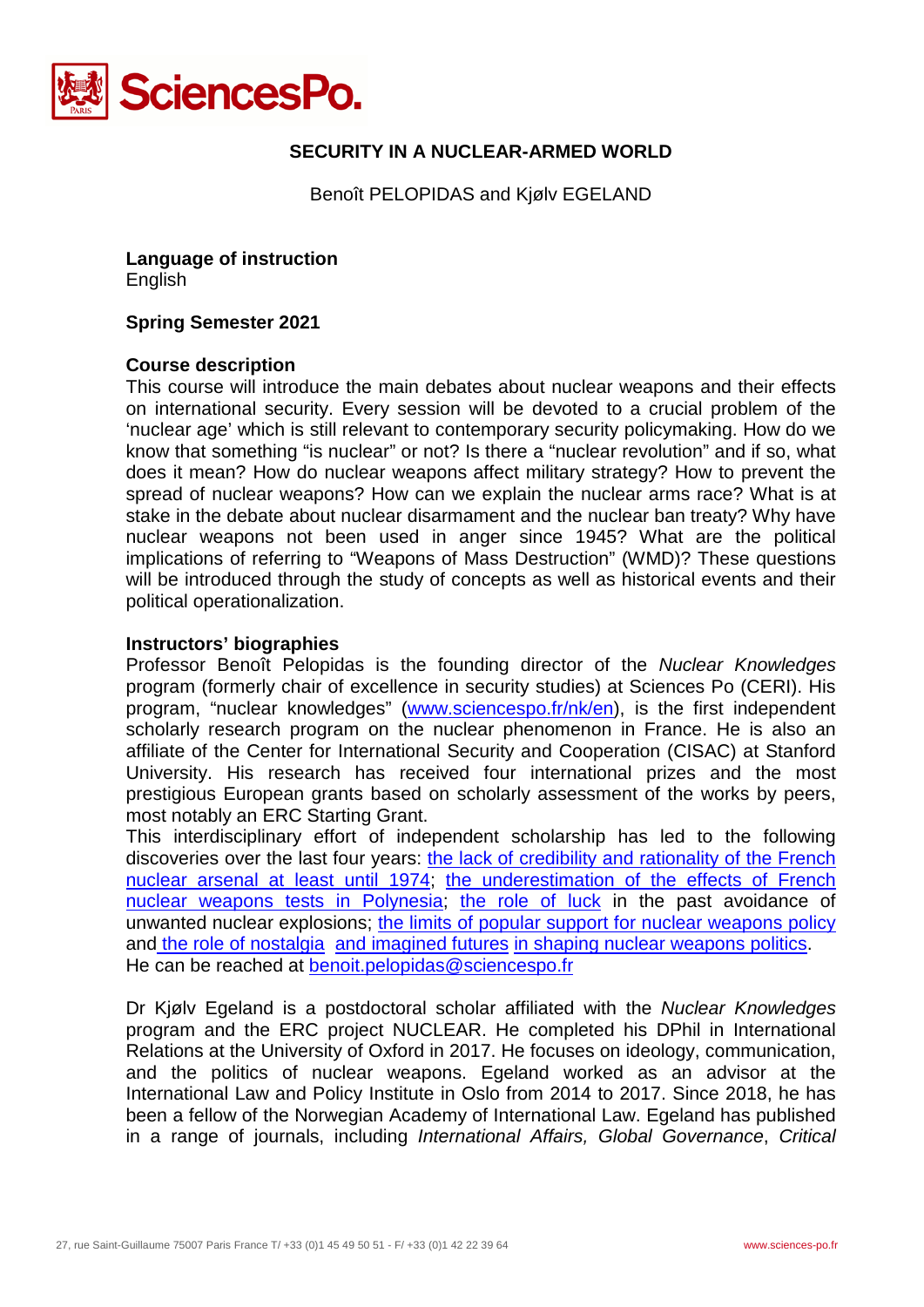

**SciencesPo.** *Studies on Security, Global Change, Peace and Security* and *Nordic Journal of International Law In Security, and Nordic Journal of International Law*. In 2020, he won the Ingrid Aune Memorial Prize and was

finalist of the *International Affairs* early career award competition.

Thomas Fraise, PhD candidate in political science on the governance of nuclear knowledges with the NUCLEAR project, will be the teaching assistant for this class.

### **Course requirements (grading & assessment)**

This will depend on the size of the class. Most likely, the students will be assessed in two ways.

- 1. An analytical and critical book review of 1500 words (40% of the grade) Under the readings for each session below, I suggest books you might choose for your review.
- 2. A final paper of 4000 words on the topic of the class (60% of the grade)

The book review should participate in the process of writing the final essay and does not need to be disconnected from it.

## **Pedagogical format**

This will depend on the size of the class. If the class is under 20 students, the sessions will be divided into two parts: 1 hour lecture by the instructor on the topic of the day, including 15 to 20 minutes of questions and answers; 1 hour of groupwork, debate in class or policy simulation. If the class is larger than 20 students, it will be a lecture class with built-in active participation,

### **Background reading**

William Walker (2011). *A Perpetual Menace. Nuclear Weapons and World Order*. London: Routledge.

Shampa Biswas (2014). *Nuclear Desire. Power and the Postcolonial Nuclear Order*, Minneapolis: University of Minnesota Press.

Martin J. Sherwin (2020). *Gambling with Armageddon*. *Nuclear Roulette from Hiroshima to the Cuban Missile Crisis*. New York: Random House: 3-28, 465-69.

Anthony Burke (2017). *Uranium*, London: Polity Press.

Gabrielle Hecht. (2012). *Being Nuclear*. MIT Press.

Michael Bess. (1993). *Realism, Utopia, and the Mushroom Cloud. Four Activist Intellectuals and Their Strategies for Peace, 1945-1989. Louise Weiss (France), Leo Szilard (USA), E. P. Thompson (England) and Danilo Dolci (Italy*). Chicago: University of Chicago Press.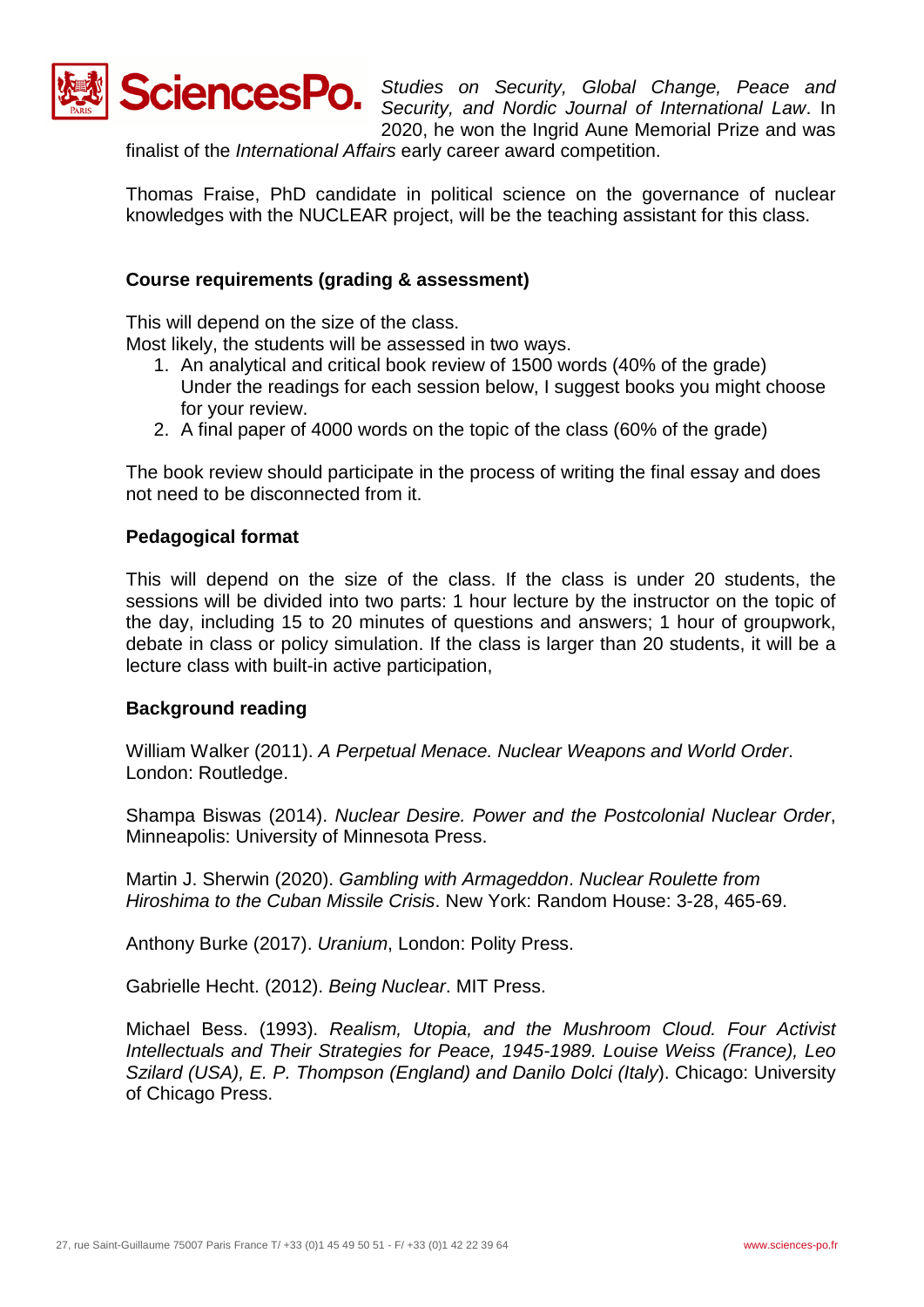

Hans Morgenthau. (1961). [Death in the nuclear age.](https://www.commentarymagazine.com/articles/death-in-the-nuclear-age/) *Commentary*, Sept. 1961.

### **Objective of the course:**

This course intends to develop awareness and critical thinking about contemporary nuclear weapons related issues. As the outline makes clear, the course will be problem based rather than theory-based but theory will be used in order to understand the sources and effects of the knowledge about nuclear weapons related issues. It will provide tools to analyze and understand contemporary debates about nuclear weapons and will offer a detailed understanding of nuclear security policymaking based on historical examples.

## **COURSE OUTLINE**

### *Situating security in a nuclear-armed world*

#### **Session 1. Defining Nuclear Weapons.**

Required readings:

- William Walker (2011). *A Perpetual Menace. Nuclear Weapons and International Order.* London: Routledge, chapter 1.
- Nicholas J. Wheeler and Ken Booth. (2007). "Weapons" in *The Security Dilemma. Fear, Cooperation and Trust in World Politics*, Basingbroke: Palgrave: 42-58.
- Christian Enemark (2011) "Farewell to WMD: The Language and Science of Mass Destruction", *Contemporary Security Policy* 32(2): 382-400.
- Toshihiro Higuchi (2020) *Political Fallout. The making of the first global environmental crisis.* Stanford: Stanford University Press, pp. 1-6, 196-199. [Please do not read the beginning of the section on "the politics of risk" at the bottom of p.6]
- Hans Kristensen and Shannon N. Kile, chapter 6 of the 2020 SIPRI Yearbook on ["World nuclear forces"](https://www-sipriyearbook-org.acces-distant.sciencespo.fr/view/9780198839996/sipri-9780198839996-chapter-6.xml).

- See the special issue of *Critical Studies on Security* 5:1 (2017) on "Becoming weapons", in particular Benjamin Meiches, "Weapons, Desire and the Making of War"
- Joseph Masco (2004). ["Nuclear Technoaesthetics. Sensory Politics from Trinity](http://ceas.iscte.pt/ethnografeast/Joseph%20Masco/%20Technoaesthetics.pdf)  [to the Virtual Bomb in Los Alamos"](http://ceas.iscte.pt/ethnografeast/Joseph%20Masco/%20Technoaesthetics.pdf), *American Ethnologist* 31(3): 1-25.
- Theodore A. Postol, *Encyclopedia Americana*, Nuclear War: Effects of Nuclear Weapons: 519-532
- Alan Robock and Owen Brian Toon. (2012). "Self-assured destruction: The [climate impacts of nuclear war"](http://climate.envsci.rutgers.edu/pdf/RobockToonSAD.pdf), *Bulletin of the Atomic Scientists* 68(5) September: 66-74.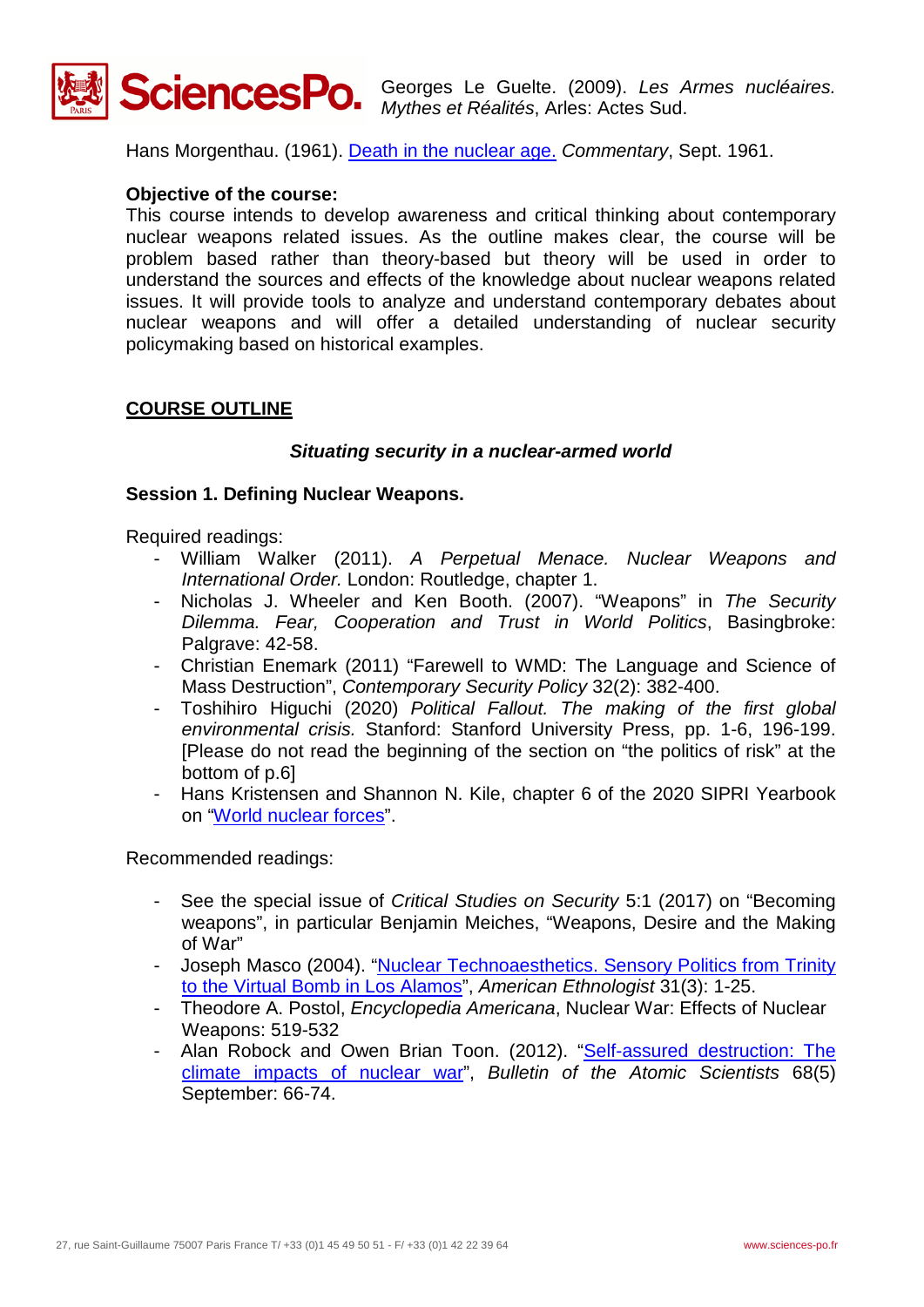

Alan Robock, Owen Brian Toon et. alii. (2019). [Rapidly expanding nuclear arsenals in Pakistan](https://advances.sciencemag.org/content/5/10/eaay5478)  [and India portend regional and global](https://advances.sciencemag.org/content/5/10/eaay5478) 

[catastrophe,](https://advances.sciencemag.org/content/5/10/eaay5478) *Science advances* 10(5), October

- Xia, Lili, Alan Robock, Michael Mills, Andrea Stenke, and Ira Helfand (2015). ["Decadal reduction of Chinese agriculture after a regional nuclear war"](http://climate.envsci.rutgers.edu/pdf/XiaChinaAgro.pdf). *Earth's Future*, 3, 37-48.

Video

*White Light, Black Rain: The Destruction of Hiroshima and Nagazaki*, a documentary by Steven Okazaki (2007) Nuclear Winter, a 2016 report

## **Session 2. An Epochal Change: The Nuclear Revolution?**

Have another look at:

- Toshihiro Higuchi (2020) *Political Fallout. The making of the first global environmental crisis.* Stanford: Stanford University Press, pp. 1-6, 196-199.

Required readings (in this order):

- Daniel Deudney (2018). "The great debate: the nuclear political question and world order: 1945-2015" In William C. Wolfworth and Alexandra Gheciu (eds.), *Oxford Handbook of International Security*. Oxford: Oxford University Press
- Rens van Munster (2021). "The Nuclear Origins of the Anthropocene" in David Chandler et. al. (eds.), *International Relations in the Anthropocene. New Agendas, New Agencies, New Approaches*, Springer, pp. 59-75.
- Gunther Anders (1962). "Theses for the atomic age", *The Massachusetts Review* 3(3): 493-505.
- Daniel Deudney (1995), "Nuclear Weapons and the Waning of the Real State", *Daedalus* 124(2): 209-231.

- De Groot, Gerard. (2011). "Killing is easy" in Hew Strachan et. alii (eds.), *The Changing character of war*. Oxford: Oxford University Press, pp. 91-108.
- Kier Lieber and Daryl Press (2020). *The Myth of the Nuclear Revolution. Power politics in the nuclear age*. Ithaca: NY, Cornell University Press, chap. 1.
- Brendan Rittenhouse Green (2020). *The Revolution that Failed. Nuclear Competition, Arms Control and the Cold War*. Cambridge: Cambridge University Press;
- Lee Clarke (1999). *Mission Improbable. Using Fantasy Documents to Tame*  Disaster. Chicago: Chicago University Press, pp. 30-40.
- Campbell Craig and Sergei Radchenko. 2018 "MAD not Marx: Khrushchev and the nuclear revolution", *Journal of Strategic Studies* 41(1-2): 208-233.
- Austin Long and Brendan Rittenhouse Green (2015). "Stalking the Secure Second Strike: intelligence, counterforce and nuclear strategy", *Journal of Strategic Studies* (1-2): 38-73.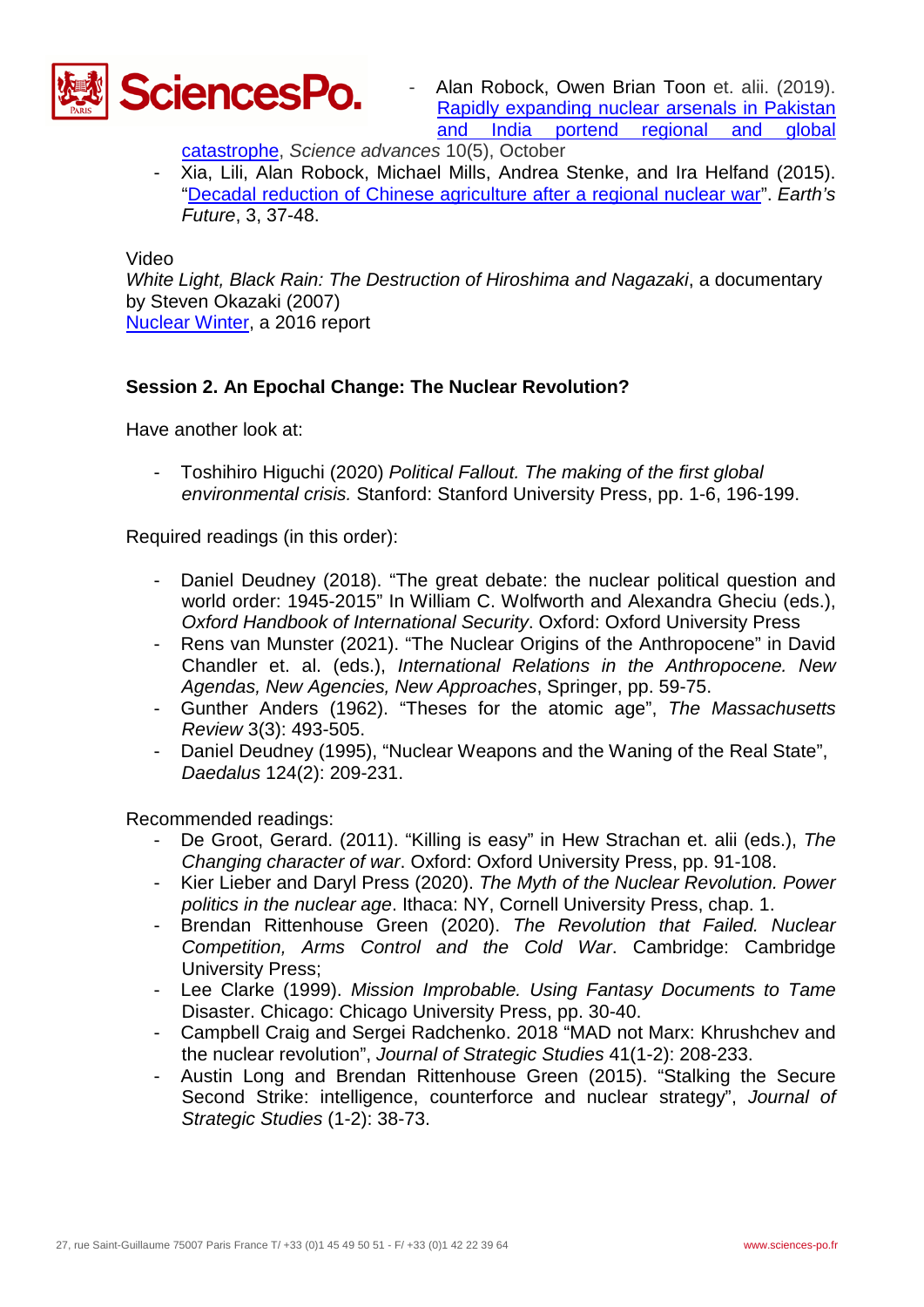

- John Lewis Gaddis *et alli* (eds.) (1999), *Cold War statesmen confront the bomb*, Oxford: Oxford University Press.
- Daniel Deudney. (2007). *Bounding Power. Republican Security Theory from the Polis to the Global Village*. Princeton: Princeton University Press, chapter 9.
- Matthew Fuhrmann and Todd Sechser. (2013). "Crisis Bargaining and Nuclear Blackmail", *International Organization* 67(1), January.
- Robert Jervis (1984). *The Illogic of American Nuclear Strategy*. Ithaca: Cornell University Press: 19-46.
- Joseph Masco. (2016). "Terraforming Planet Earth: the Age of Fallout" in Rens van Munster and Casper Sylvest (eds.), *The Politics of Globality since 1945. Assembling the Planet*. London: Routledge.
- Hans Morgenthau (1964). "The Four Paradoxes of Nuclear Strategy", *American Political Science Review* 58(1): 23-35.
- Hans Morgenthau. (1961). [Death in the nuclear age.](https://www.commentarymagazine.com/articles/death-in-the-nuclear-age/) *Commentary*, Sept. 1961.
- Benoît Pelopidas (2018). "Quelle(s) révolution(s) nucléaire(s)" in Benoît Pelopidas and Frédéric Ramel (eds.), *Guerres et conflits armés au XXI*e siècle, Paris: Presses de Sciences Po, pp. 95-106.
- Stephen Walt. (2010) ["Rethinking the Nuclear Revolution"](http://walt.foreignpolicy.com/posts/2010/08/03/rethinking_the_nuclear_revolution), *Foreign Policy* blog.

Video

*[The Day after Trinity](https://www.youtube.com/watch?v=Vm5fCxXnK7Y)*, a documentary directed by John Else (1981)

## **Session 3. The non-use of nuclear weapons in anger since 1945.**

Required readings (these texts should be read in the following order):

- 1. T. V. Paul. (2010). "Taboo or tradition? The non-use of nuclear weapons in world politics", *Review of International Studies* 36(4): 853–863.
- 2. Martin J. Sherwin (2020). *Gambling with Armageddon*. *Nuclear Roulette from Hiroshima to the Cuban Missile Crisis*. New York: Random House: 3- 28, 465-69.
- 3. Benoît Pelopidas (2017). "The unbearable lightness of luck. Three sources of overconfidence in the controllability of nuclear crises" *European Journal of International Security* 2(2): 240-262

- Collective (2021). "Forum: Nonuse of nuclear weapons in world politics: towards the third generation of 'nuclear taboo' research", *International Studies Review* 23, 1072-1099.
- Lynn Eden (2010). "The contingent taboo", *Review of International Studies*  36(4): 831-837.
- Thomas C. Schelling (2007). ["The Nuclear Taboo"](http://web.mit.edu/mitir/2007/spring/taboo.html), *MIT International Review*  March.
- Frank Sauer (2015). *Atomic Anxiety. Deterrence, Taboo and the non-use of U.S. nuclear weapons*. Basingbroke: Palgrave.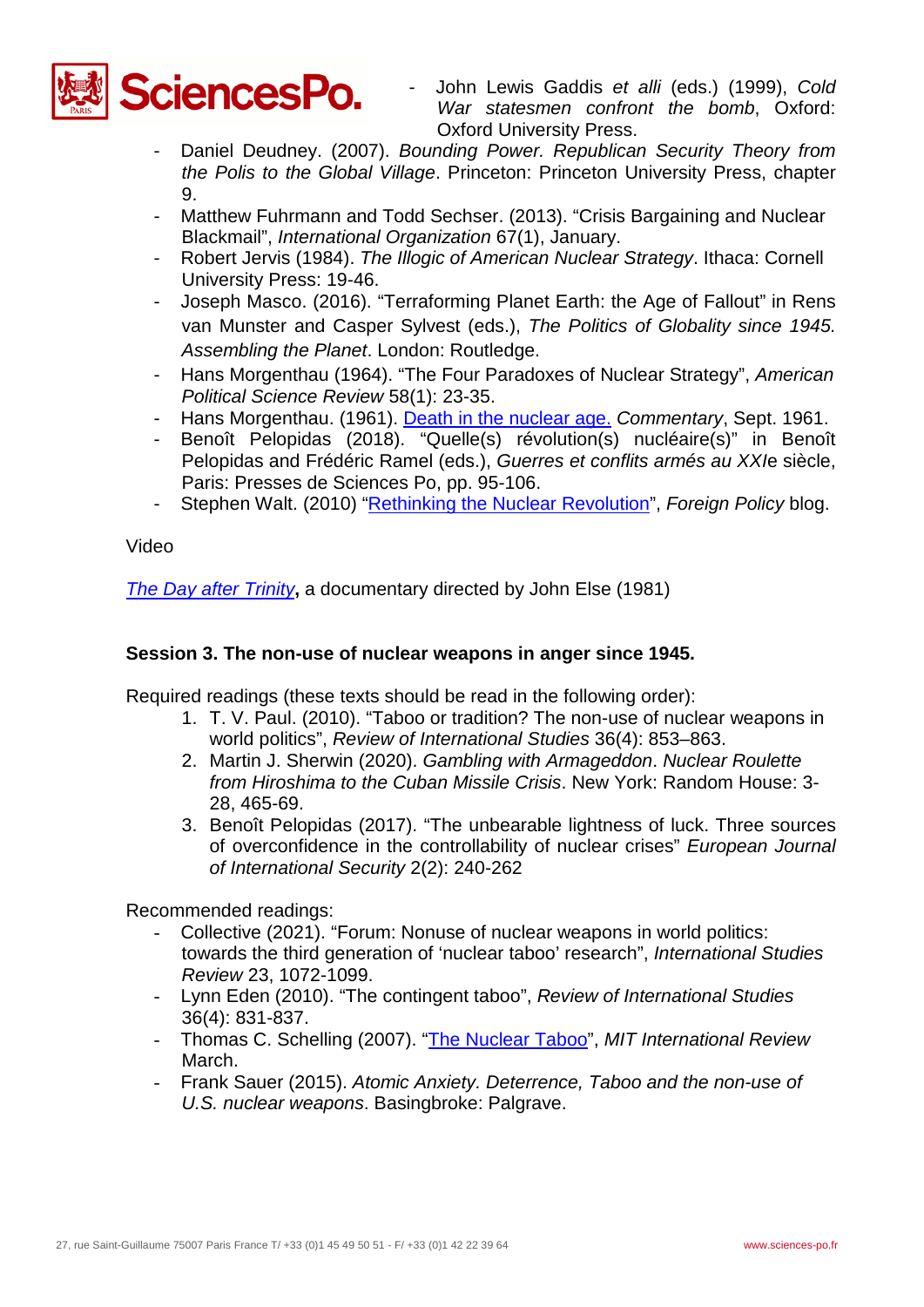

- T. V. Paul (2009). *The Tradition of Non-Use of Nuclear Weapons.* Stanford: Stanford University Press.
- Reid B.C. Pauly (2018). "Would US leaders push the button? Wargames and the sources of nuclear restraint", *International Security* 43(2): 151-192.
- Nina Tannenwald (2007). *The Nuclear Taboo. The United States and the Non-Use of Nuclear Weapons since 1945*. Cambridge: Cambridge University Press.
- William Walker (2010). "The Absence of a Taboo on the Possession of Nuclear Weapons" *Review of International Studies* 36(4): 865-876

Suggested review of a book from the recommended readings.

Multimedia art work [1945-1998 by Isao Hashimoto](http://www.ctbto.org/specials/1945-1998-by-isao-hashimoto)

### **Session 4: causes of nuclear acquisition: security, domestic politics or ideology?**

First, have another look at Hans Kristensen and Shannon N. Kile, chapter 6 of the 2021 SIPRI Yearbook on ["World nuclear forces"](https://www-sipriyearbook-org.acces-distant.sciencespo.fr/view/9780198839996/sipri-9780198839996-chapter-6.xml).

- Donald McKenzie. (1989) "Technology and the Arms Race [Review essay about Matthew Evangelista, *Innovation and the Arms Race: How the United States and the Soviet Union Develop New Military Technologies*, Ithaca, Cornell University Press, 1988], *International Security* 14(1): 161-175.
- Scott D. Sagan (2011). "The Causes of Nuclear Weapons Proliferation". *Annual Review of Political Science* 17: 225-241.
- Matthew Jones. (2017) *The Official History of the UK*'*s Strategic Nuclear Deterrent*. Volume I, London: Routledge, chapter 8: "Revisiting the criteria: May-June 1962": 303-335.
- Pollack, Joshua. (2017). ["Bombs and dollars"](http://www.armscontrolwonk.com/archive/1203785/bombs-and-dollars/), blog post on *armscontrolwonk*.

- Kjølv Egeland (2020). "Spreading the Burden. How NATO became a Nuclear Alliance", *Diplomacy & Statecraft* 31(1);
- Zia Mian, M.V. Ramana, and A. H. Nayyar; (2019) "Nuclear submarines in South Asia. New Risks and Dangers", *Journal for Peace and Nuclear Disarmament* 2(1): 184-202.
- Georges Le Guelte. (2009). *Les Armes nucléaires. Mythes et Réalités*, Arles: Actes Sud: 164-198.
- Mary Kaldor (1984). "The Military-Industrial Complex and the Baroque Arsenal", in Paul Joseph and Simon Rosenblum (eds.), *Search for Sanity* Boston, South End Press: 67-78.
- Itty Abraham (2016). "What (Really) Makes a Country Nuclear. Insights from Non-Nuclear Southeast Asia." *Critical Studies on Security* 4 (1): 24-41.
- Shampa Biswas. (2014). *Nuclear Desire. Power and the Postcolonial Nuclear Order*, Minneapolis: University of Minnesota Press, in particular chapter 3: 109- 134.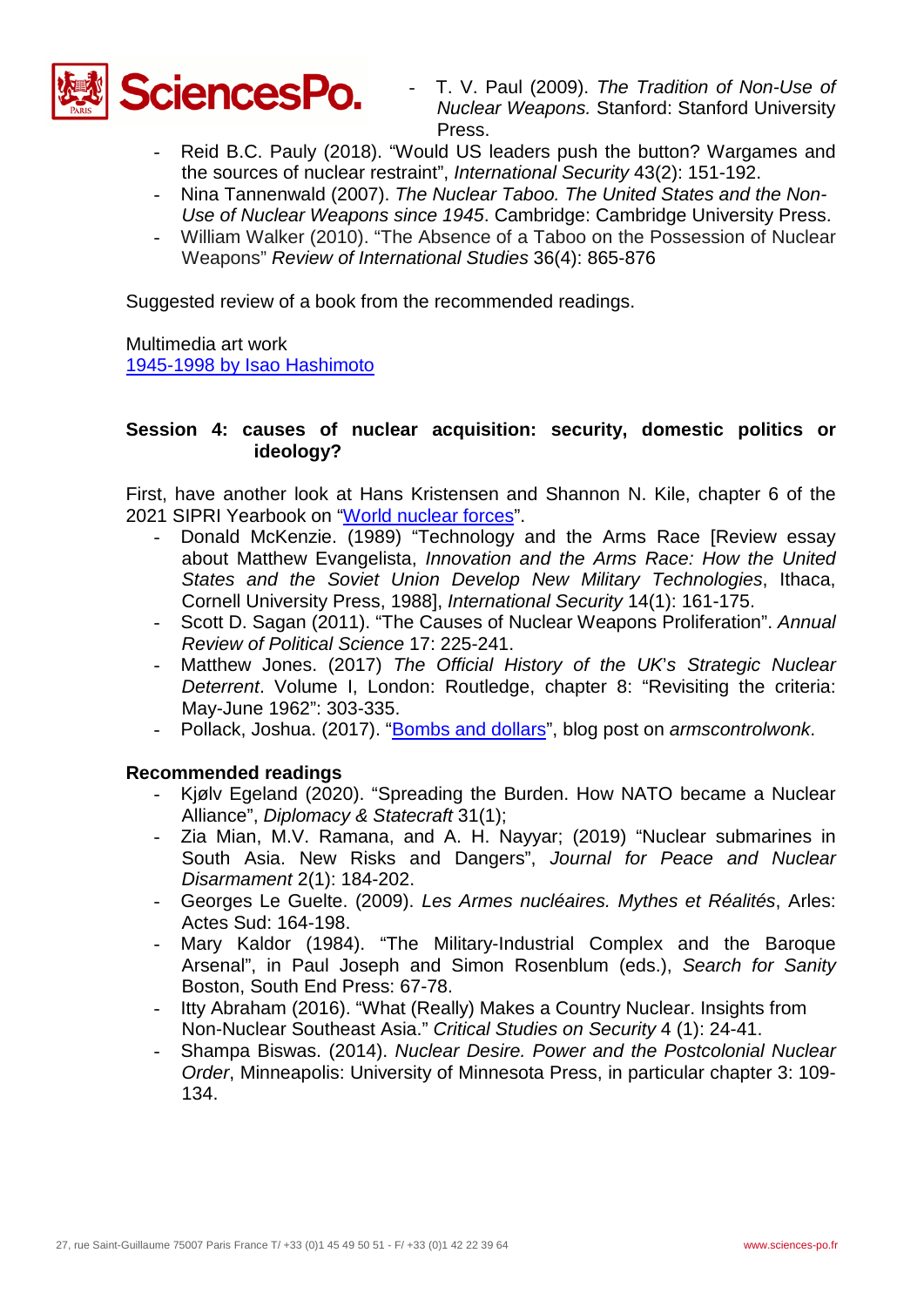

Thomas P. Cavanna (2016). Geopolitics over Proliferation: the Origins of US Grand Strategy and Their Implications for the Spread of Nuclear

Weapons in South Asia, *Journal of Strategic Studies*, published online.

- Campbell Craig and Jan Ruzicka (2013). "The Nonproliferation Complex", *Ethics and International Affairs* 27(3): 329-348.
- Hugh Gusterson. (1999). "Nuclear Weapons and the Other in the Western Imagination", *Cultural Anthropology* 14(1) February: 111-143.
- Jeffrey Knopf (2012). "Nuclear Disarmament and Nonproliferation: Examining the Linkage Argument", *International Security* 37(3): 92-132.
- Francis J. Gavin (2012) "Politics, History and the Ivory Tower-Policy Gap in the Nuclear Proliferation Debate", *Journal of Strategic Studies* (35), August: 573- 600.
- Anne Harrington de Santana. (2009). "Nuclear Weapons as the Currency of Power: Deconstructing the Fetishism of Force," *Nonproliferation Review* 16(3): 325-345.
- Anne Harrington de Santana. (2012). "The Strategy of Non-proliferation: Maintaining the Credibility of an Incredible Pledge to Disarm", *Millennium* 40(1): 3-19.
- Jacques E. C. Hymans (2013) "The Threat of Nuclear Proliferation: Perception and Reality", *Ethics and International Affairs* 27(3): 281-298.
- John Mueller (2010). *Atomic Obsession. Nuclear Alarmism from Hiroshima to Al Qaeda*, Oxford University Press, part III: "the atomic terrorist?"
- John Krige and Jayita Sarkar (2018). "US technological collaboration for nonproliferation: key evidence from the Cold War", *Nonproliferation Review* 25(3/4).
- Grégoire Mallard (2018). "Antagonistic recursivities and successive cover ups: the case of private nuclear proliferation", *British Journal of Sociology*, 69(4): 1007-1030 [On the framing of the AQ Khan proliferation crisis and the US cover up of their assistance to Pakistani proliferation]
- David Mutimer. (2000) *The Weapons State. Proliferation and the Framing of Security*, Boulder: Lynne Rienner.
- Benoît Pelopidas (2010) "La couleur du cygne sud-africain. Le rôle des [surprises dans l'histoire nucléaire et les effets d'une amnésie partielle"](http://www.afri-ct.org/IMG/pdf/Pelopidas.pdf), *Annuaire Français des Relations Internationales*, X: 683-694.
- Benoît Pelopidas (2011) "The Oracles of Proliferation. How Experts Maintain a [Biased Historical Reading that Limits Policy Innovation"](https://www.nonproliferation.org/wp-content/uploads/npr/npr_18-1_pelopidas.pdf), *Nonproliferation Review* 18(1): 297-314.
- Benoit Pelopidas (2012) "Les Emergents et la prolifération nucléaire. Une [illustration des biais teleologiques en relations internationales et de leurs](https://www.cairn.info/revue-critique-internationale-2012-3-page-57.htm)  [effets"](https://www.cairn.info/revue-critique-internationale-2012-3-page-57.htm), *Critique Internationale*, 56, September: 57-74.
- Benoit Pelopidas (2015). "Renunciation, reversal and restraint" in Joseph Pilat and Nathan E. Busch, (eds.), *Routledge Handbook of Nuclear Proliferation and Policy.* London: Routledge: 337-348.
- Todd C. Robinson (2015) "What Do We Mean by Nuclear Proliferation?" *Nonproliferation Review* 22(1): 53-70.
- James E. Doyle (2017). *Renewing America's Nuclear Arsenal: Options for the 21st century*. London: Adelphi Books.
- Lynn Eden (2011). "The US nuclear arsenal and zero. Sizing and Planning for Use. Past, Present and Future" in Judith Reppy and Catherine Kelleher,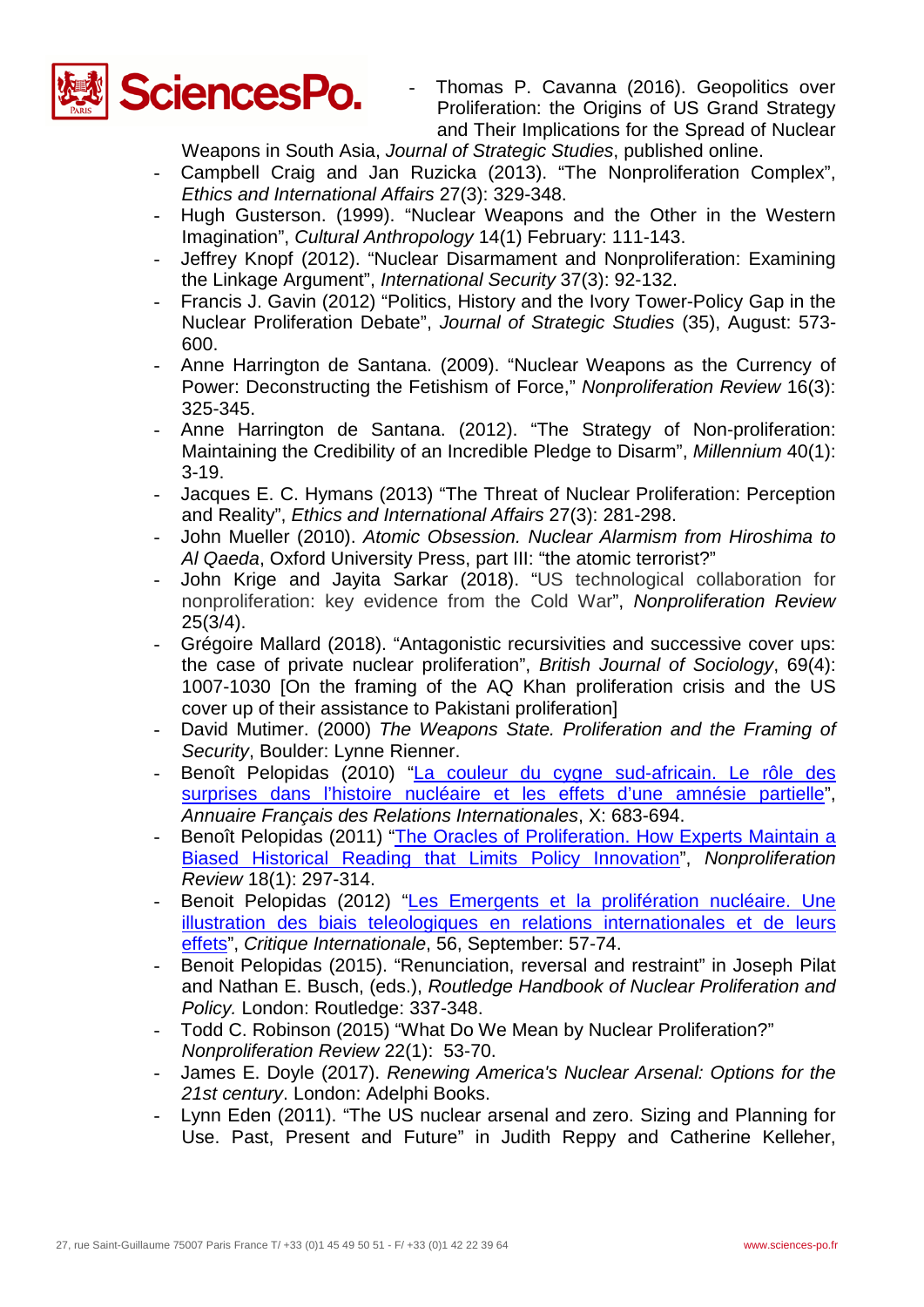

*Getting to Zero*: *The Path to Nuclear Disarmament*. Palo Alto: Stanford University Press: 69-89.

- Steven Kull. (1985). "Nuclear Nonsense", *Foreign Policy* (58): 28-52.
- Joseph Masco (2015). "Nuclear pasts, nuclear futures; or, disarming through rebuilding". *Critical Studies on Security* 3(3): 308-312.
- Richard Rhodes. (2008). *Arsenals of Folly*: *The Making of the Nuclear Arms Race*, New York: Knopf.
- David Allan Rosenberg (1983). "The Origins of Overkill: Nuclear Weapons and American Strategy 1945-1960", *International Security* 7(4):3-71
- Herbert York (1971). *The Race to Oblivion. A participant's view of the arms race*. New York: Simon & Shuster.

Suggested review of any of the books in the recommended readings

## **Session 5. Situating present security or scoping future possibilities**

Required readings (in that order please):

- Carina Meyn (2018). 'Realism for nuclear policy wonks', *Nonproliferation Review* 25(2), pp. 1-18.
- Benoît Pelopidas (2016). "Nuclear weapons scholarship as a case of selfcensorship in security studies" *Journal of Global Security Studies* 1(4): 326- 336.
- Kjølv Egeland (2021), "A theory of nuclear disarmament: cases, analogies and the role of the non-proliferation regime", *Contemporary Security Policy.*
- Daniel Deudney (2020). "Technopolitical alternatives" in *Dark Skies. Space expansionism, planetary geopolitics and the ends of Humanity*. Oxford: oxford University press: 47-58.

- Daniel Deudney (2018). "Turbo change. Accelerating technological disruption, planetary geopolitics and architectonic metaphors", *International Studies Review* 20, pp. 223-231.
- Michael Bess. (1993). "The Limits of the possible. Three Core Debates" in *Realism, Utopia and the Mushroom Cloud*. Chicago: University of Chicago Press, 1993. Conclusion: 219-245.
- Kjølv Egeland (2020). "Who stole disarmament? History and nostalgia in nuclear abolition discourse", *International Affairs* 96(5): 1387-1403.
- Benoit Pelopidas (2021). "The birth of nuclear eternity" in Jenny Andersson and Sandra Kemp (eds.), *Futures*. Oxford: Oxford University Press.
- Kjølv Egeland and Benoît Pelopidas. (2021). "European nuclear weapons. Zombie debates and nuclear realities", *European Security* 30(2): 237-58.
- Benoît Pelopidas and Sanne C. J. Verschuren (forthcoming). "Writing IR after COVID-19. Reassessing Political Possibilities, Good Faith, and Policy Relevant Scholarship on Climate Change Mitigation and Nuclear Disarmament", *forthcoming*.
- Moritz Kütt and Zia Mian. 2019. ["Setting the Deadline for Nuclear Weapon](https://www.tandfonline.com/doi/full/10.1080/25751654.2019.1674471)  [Destruction Under the Treaty on the Prohibition of Nuclear Weapons"](https://www.tandfonline.com/doi/full/10.1080/25751654.2019.1674471), *Journal for Peace and Nuclear Disarmament* 2(2): 410-430.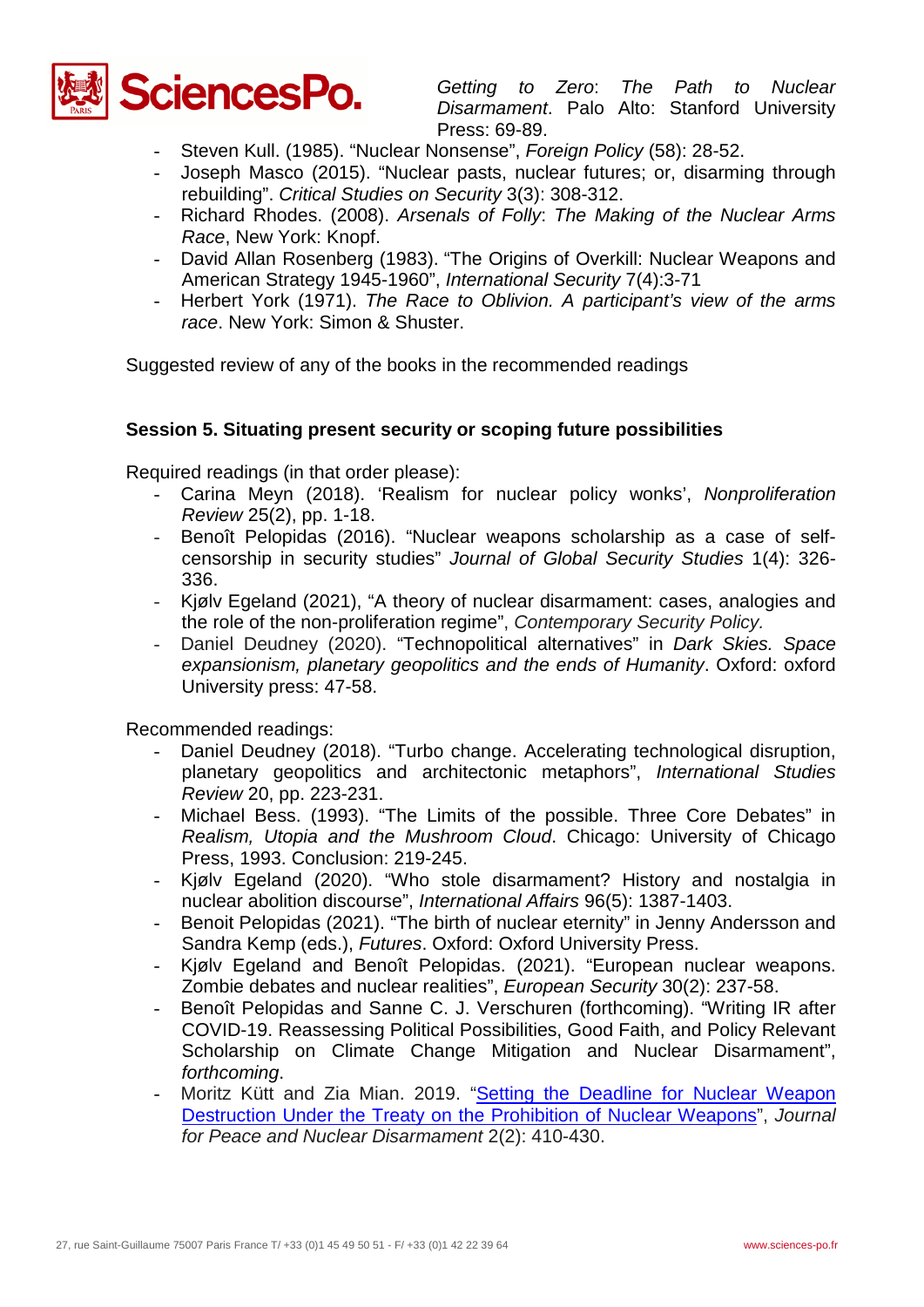

Mike Bourne (2012). "Guns don't kill people, cyborgs do. A latourian provocation for transformatory arms control and disarmament",

*Global Change, Peace and Security* 24(1): 141-163.

- Mike Bourne (2016). "Invention and Uninvention in Nuclear Weapons Politics". *Critical Studies on Security* 4(1): 6-23.
- Anthony Burke. (2016). "Nuclear Time. Temporal Metaphors of the Nuclear Present". *Critical Studies on Security* 4(1): 73-90.
- Joseph Masco (2015). "Nuclear pasts, nuclear futures; or, disarming through rebuilding". *Critical Studies on Security* 3(3): 308-312.
- Columba Peoples. (2016). "Redemption and Nutopia. The Scope of Nuclear Critique in International Studies", *Millenium* 44(2): 216-235.
- Jonathan Schell (2000). "Nuclear weapons and the real twentieth century", in *The Fate of the Earth and the Abolition*. Stanford: Stanford University Press, pp. v-xxxix.
- Ryan Snyder and Benoît Pelopidas (2019). "A new era or a new error? Technology and the future of deterrence", in *International Security* 43:3, pp. 190-3.

Video

How [to dismantle a nuclear bomb](https://www.youtube.com/watch?v=t_PXorv5pB4) (2019)

## **Session 6. Knowledge production in the nuclear age**

Required readings:

- Jan Ruzicka and Campbell Craig. (2013). "The Nonproliferation Complex", *Ethics and International Affairs*, 27(3): 329–48
- Kjølv Egeland and Benoît Pelopidas. (forthcoming). "No such thing as a free donation. Research funding and conflicts of intersts in nuclear policy analysis"
- Sonja Amadae. (2003). *Rationalizing Capitalist Democracy*. *The Cold War Origins of Rational Choice Liberalism*. Chicago : University of Chicago Press, chapter 1. ["Managing the National Security State: Decision Technologies and](https://deterritorialinvestigations.files.wordpress.com/2015/03/s-m-_amadae_rationalizing_capitalist_democracy_bookfi-org.pdf)  [Policy Science"](https://deterritorialinvestigations.files.wordpress.com/2015/03/s-m-_amadae_rationalizing_capitalist_democracy_bookfi-org.pdf)
- Barry Buzan and Lene Hansen. (2009). "Strategic studies, deterrence and the Cold War" in *The Evolution of International Security Studies*, Cambridge, Cambridge University Press, chapter 4. [available online via the Sciences Po **library**

- Paul Erickson et alii. (2013). *How Reason almost Lost its Mind. The Strange Career of Cold War Rationality*. Chicago: Chicago University Press, introduction.
- Paul Rubinson (2016). *Redefining Science. Scientists, the National Security State, and Nuclear Weapons in Cold War America*. Amherst: University of Massachussetts Press. [in particular chapter 7 on the nuclear winter controversy]
- On the field of nuclear studies, Kjølv Egeland, Thomas Fraise and Hebatalla Taha (2021). "Casting the atomic canon: (R)evolving nuclear strategy", *European Journal of International Security.*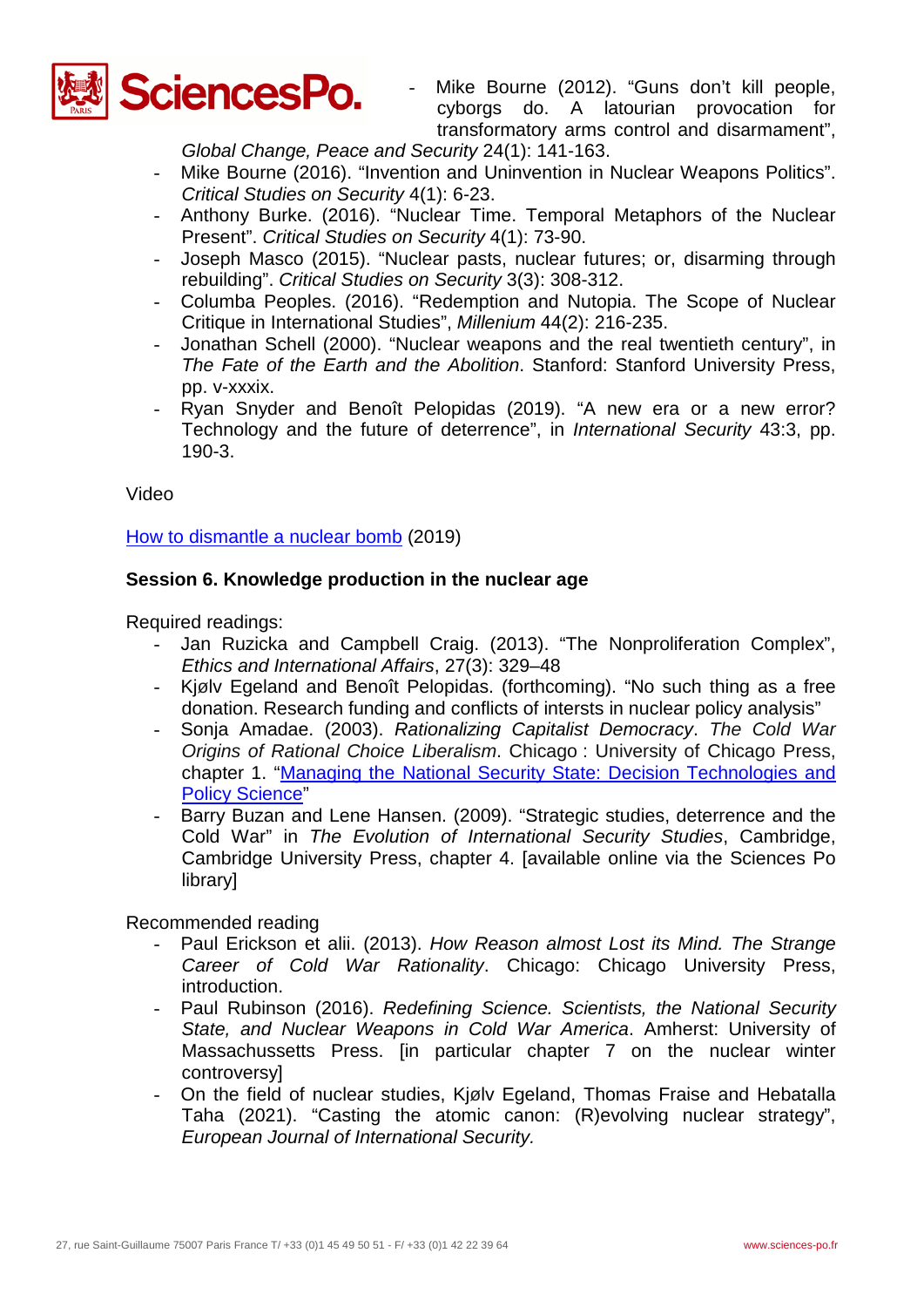

- On France, Robert Belot. (2015). *L'atome et la France. Aux origines de la technoscience française*. Paris: Odile Jacob.

On the Soviet Union on the co-production of the global governance of knowledge, Egle Rindzeviciute. (2016). *The Power of Systems: How Policy Sciences Opened Up the Cold War World*, Cornell: Cornell University Press.

# *Security Problems and Puzzles in a Nuclear-armed World*

## **Session 7. Deterrence and Nuclear Deterrence as Practices of (In)security.**

Required readings:

- Benoit Pelopidas (2015) ["A Bet Portrayed as a Certainty. Reassessing the](https://spire.sciencespo.fr/hdl:/2441/24h13fpf8o9n99g23352u3676b/resources/pelopidas-goodby-shultz-the-war-that-must-never-be-fought.pdf)  [Added Deterrent Value of Nuclear Weapons"](https://spire.sciencespo.fr/hdl:/2441/24h13fpf8o9n99g23352u3676b/resources/pelopidas-goodby-shultz-the-war-that-must-never-be-fought.pdf) in George P. Shultz and James E. Goodby (eds.), *The War that Must Never be Fought. Dilemmas of Nuclear Deterrence.* Stanford: Hoover Press: 5-55.
- James Acton (2020), ["Cyber warfare and inadvertent escalation"](https://www.amacad.org/sites/default/files/publication/downloads/Daedalus_Sp20_9_Acton.pdf), *Daedalus* 149(2): 133-149.
- Rose McDermott et. Alii. (2017). "Blunt not the heart. Enrage it'. The psychology of revenge and deterrence", *Texas National Security Review* 1(1), November: 68-89.
- Steven Lee (1985). "The Morality of Nuclear Deterrence: Hostage Holding and Consequences", *Ethics* 95(3): 549-566.

- Shampa Biswas (2014) "Unusable, Dangerous, and Desirable: Nuclear Weapons as Fetish Commodities" in *Nuclear Desire. Power and the Postcolonial Nuclear Order*, Minneapolis: University of Minnesota Press: 109-134.
- Dallas Boyd (2016). "Revealed Preferences and the Minimum Requirements of Nuclear Deterrence", *Strategic Studies Quarterly*, Spring: 43-73.
- Anthony Burke (2009) "Nuclear Reason: at the Limits of Strategy", *International Relations* 23(4): 506-529.
- George Lee Butler. (2016). *[The Uncommon Cause. A Life at Odds with](https://www.wagingpeace.org/wp-content/uploads/2016/05/butler_volume2.pdf)  [Conventions. Volume 2: The Transformative Years](https://www.wagingpeace.org/wp-content/uploads/2016/05/butler_volume2.pdf)*. Denver: Outskirts Press, in particular chapter 23, with Franklin Miller.
- Ahsan I. Butt (2015) "Do nuclear weapons affect the guns-butter trade-off? Evidence on nuclear substitution from Pakistan and beyond". *Conflict, Security and Development* 15(3) 229-257.
- Martha Crenshaw (2012) "Will Threats Deter Nuclear Terrorism?" in Andreas Wenger and Alex Vilner (eds.), *Deterring Terrorism. Theory and Practice*. Stanford: Stanford University Press: 136-158.
- Francis J. Gavin (2012) "The myth of flexible response" in *Nuclear Statecraft*. Cornell: Cornell University Press
- Paul Kapur. (2009). "Revisionist Ambitions, Conventional Capabilities and Nuclear Instability: Why Nuclear South Asia is not like Cold War Europe" in Scott D. Sagan (ed.), *Inside Nuclear South Asia*, Stanford: Stanford University Press: 184-218.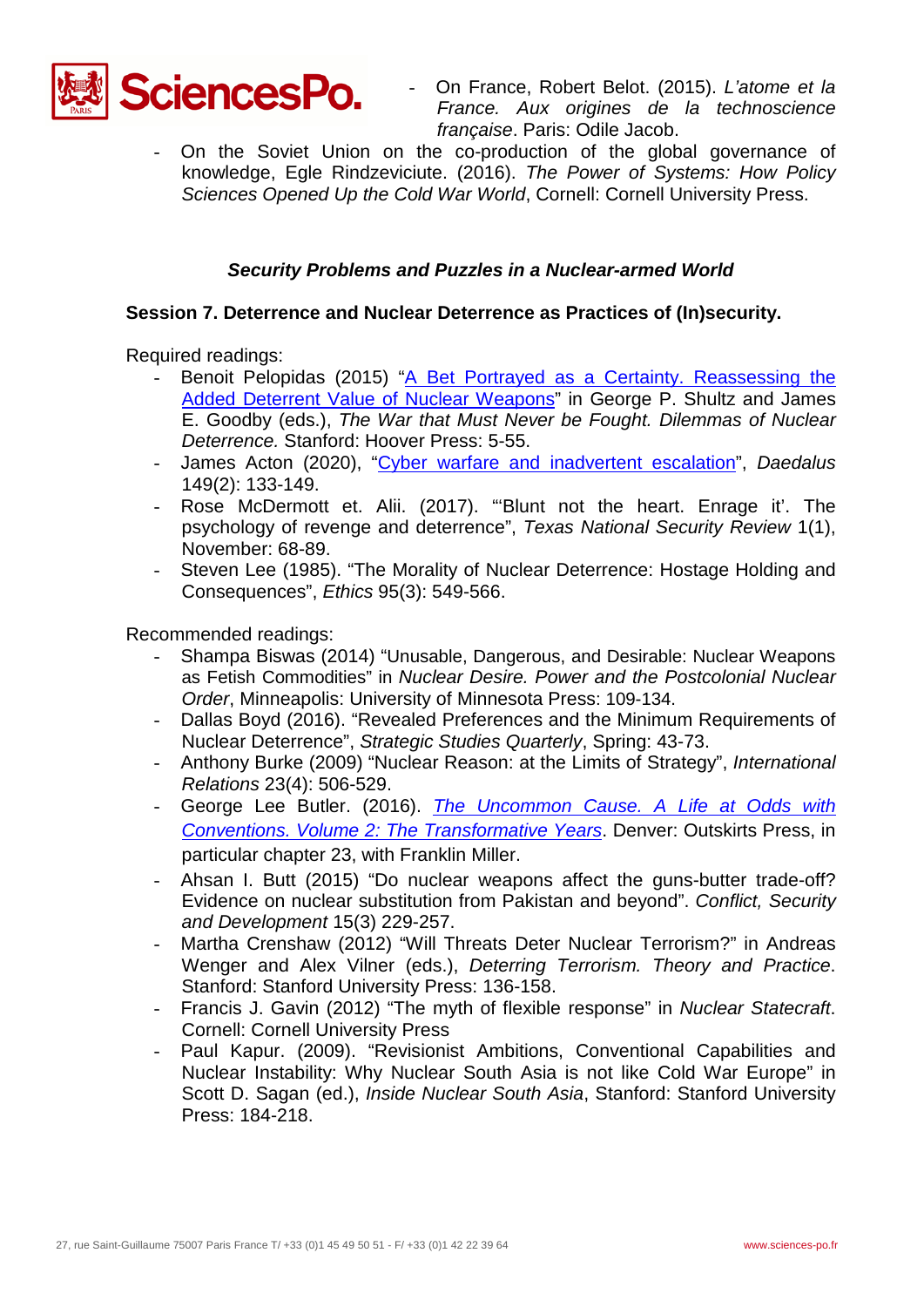

- Michael Krepon (2015) "Can Deterrence ever be Stable?" *Survival* 57(3): 111-132.

- Richard Ned Lebow and Janice Stein (1995),

"Deterrence and the Cold War", *Political Science Quarterly* 110(2): 157-181.

- Richard Ned Lebow (2018) "Deterrence: a political and psychological critique" in *Avoiding War, Making Peace*. Basingbroke: Palgrave.
- Patrick Morgan (2011) "The Practice of Deterrence" in Emanuel Adler and Vincent Pouliot (eds.), *International Practices*. Cambridge: Cambridge University Press: 139-173.
- Brian Jenkins (2012) "The Terrorist Perception of Nuclear Weapons and its Implications for Deterrence" *in* Andreas Wenger and Alex Vilner (eds.), *Deterring Terrorism. Theory and Practice*. Stanford: Stanford University Press: 117-135.
- Maria Rublee (2015). "Fantasy Counterfactual. A Nuclear-Armed Ukraine". *Survival* 57(2): 145-156.
- Paul W. Schroeder (2005). "The life and death of a long peace 1763-1914", in in Raimo Väyrynen, (ed.) *The Waning of Major War: Theories and Debates*, London: Routledge.
- Michael C. Williams (1992). « rethinking the 'logic' of deterrence », *Alternatives* 17: 67-93
- James J. Wirtz (2018). "How does nuclear deterrence differ from conventional deterrence?" *Strategic Studies Quarterly* Winter: 58-75.

# **Session 8. Organizing security by law in a world with nuclear weapons**

# **Required reading:**

- William Walker (2000). "Nuclear order and disorder", *International Affairs* 76(4): 703–24.
- Kjølv Egeland (2019). "Nuclear abolition from Baruch to the Ban", in Cecilia M. Baillet (ed.), *Research Handbook on International Law and Peace*. Cheltenham: Edward Elgar. [Focus on the second part of the chapter!]
- Louis Maresca and Eleanor Mitchell (2015). "The human costs and legal consequences of nuclear weapons under international humanitarian law", *International Review of the Red Cross* 97(899): 621–45.

- Sidra Hamidi (2019). "Law as discursive resource. The politics of the nuclear/nonnuclear distinction in the Nonproliferation Treaty", *European Journal of International Relations* in press.
- Casey-Maslen, Stuart and Tobias Vestner (2019). *A Guide to International Disarmament Law*. London: Routledge.
- Harald Müller. (2019). "Justice and the Nonproliferation Regime" in Anne I. Harrington and Jeffrey Knopf (eds.), *Behavioral Economics and Nuclear Weapons*. Athens : Georgia University Press, pp. 135-158.
- Nystuen, Gro, Stuart Casey-Maslen, and Annie G. Bersagel (eds) (2014). *Nuclear weapons under international law.* Cambridge: Cambridge University Press.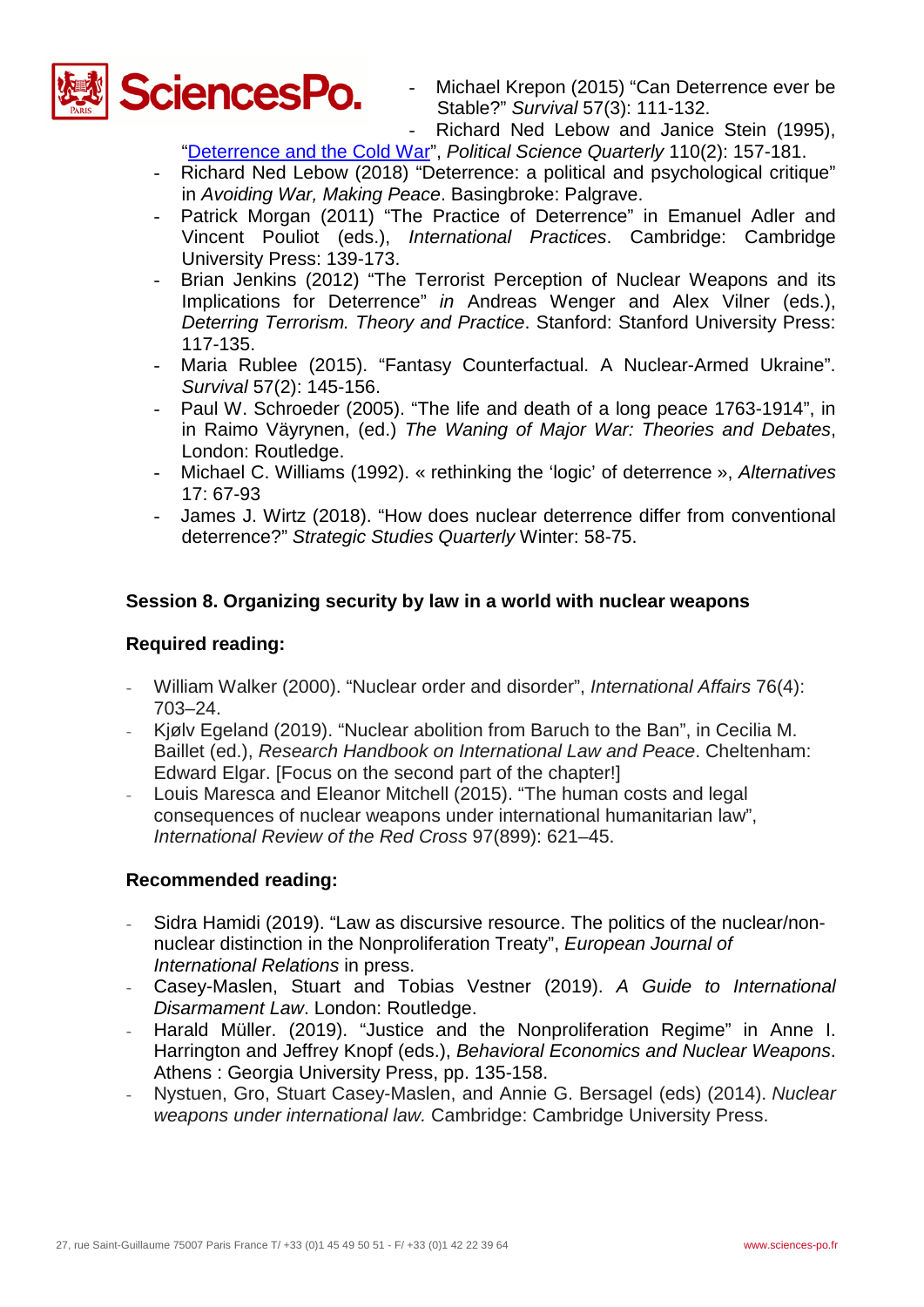

Brownlie, Ian (1965). "Some legal aspects of the use of nuclear weapons", *International and Comparative Law Quarterly* 14(2): 437–51.

- Bourantonis, Dimitris (1993). *The United Nations and the Quest for Nuclear Disarmament*. Brookfield: Dartmouth.
- Craig, Campbell and Jan Ruzicka (2013). "The nonproliferation complex", *Ethics & International Affairs* 27(3): 329–48.

- Keep in mind

Christian Enemark (2011) "Farewell to WMD: The Language and Science of Mass Destruction", *Contemporary Security Policy* 32(2): 382-400.

# **Session 9: Security as controllability and sustainability**

Required readings:

- Have another look at
	- o Benoît Pelopidas (2017). "The unbearable lightness of luck. Three sources of overconfidence in the controllability of nuclear crises" *European Journal of International Security* 2:2: 240-262
- Scott Sagan (1993). *The Limits of Safety. Organizations, Accidents and Nuclear Weapons*. Princeton: Princeton University Press, chapter 2.
- John Downer (2019). "On Ignorance and Apocalypse: A Brief Introduction To 'Epistemic Accidents'." In J-C. LeCoze (Ed.), Safety Science Research: Evolution, Challenges and New Directions (1 ed.). CRC Press
- Mark S. Bell and Nicholas L. Miller. (forthcoming). "The Limits of Nuclear Learning in the New Nuclear Age", in Scott D. Sagan and Vipin Narang (eds.), *Fragile Balance of Terror: Deterrence in a New Nuclear Age*, Ithaca, Cornell University Press.

- Benoît Pelopidas (2020). "Power, luck and scholarly responsibility at the end of the world(s)", *International Theory* 12(3): 459-470.
- Richard Ned Lebow and Benoît Pelopidas, (forthcoming). "Facing Nuclear War. Luck, Learning and the Cuban Missile Crisis In Christian Reus-Smit, Mlada Bukovanski et. al. (eds.) *the Oxford Handbook of History and International Relations*. Oxford: Oxford University Press.
- Gordon Barrass (2016). "*Able Archer 83*. What were the Soviets thinking?", *Survival* 58(6), December: 7-30.
- Barton J. Bernstein (2012). ["Reconsidering the Perilous Cuban Missile Crisis](http://www.armscontrol.org/act/2012_10/Reconsidering-the-Perilous-Cuban-Missile-Crisis-50-Years-Later)  [50 Years Later"](http://www.armscontrol.org/act/2012_10/Reconsidering-the-Perilous-Cuban-Missile-Crisis-50-Years-Later), *Arms Control Today*, October.
- Martin Hellman. (2011). ["How risky is nuclear optimism?"](http://www-ee.stanford.edu/%7Ehellman/publications/75.pdf) *Bulletin of Atomic Scientists* 67(2): 47–56.
- Patricia Lewis, Benoit Pelopidas, Heather Williams and Sasan Aghlani (2014). *[Too Close for Comfort. Cases of Near Nuclear Use and Options for Policy](https://www.chathamhouse.org/sites/files/chathamhouse/field/field_document/20140428TooCloseforComfortNuclearUseLewisWilliamsPelopidasAghlani.pdf)*. London: Chatham House.
- Benoit Pelopidas (2014). "Remembering the Cuban Missile Crisis, with [Humility"](http://www.europeanleadershipnetwork.org/remembering-the-cuban-missile-crisis-with-humility_2118.html), *European Leadership Network*, November 11.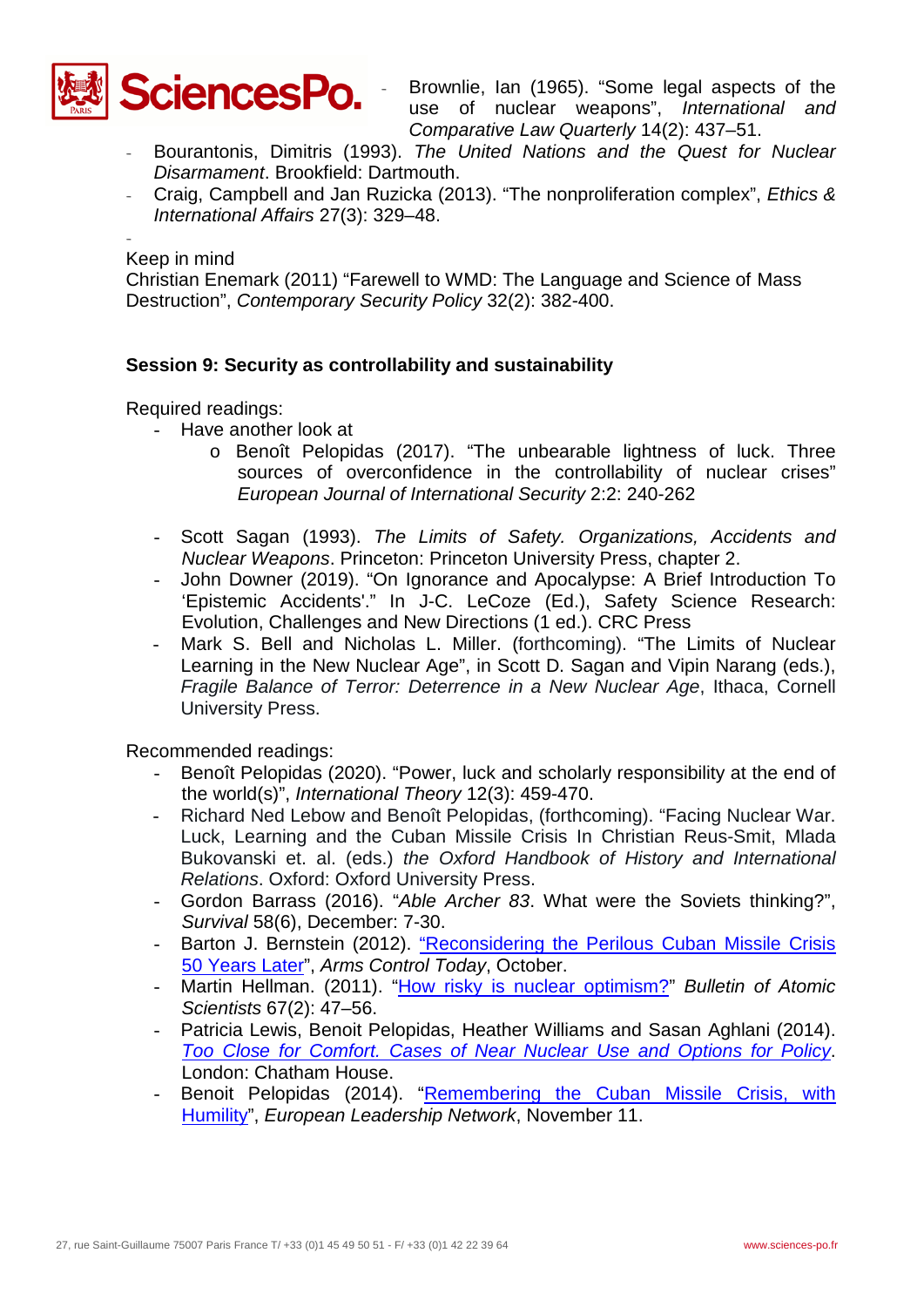

Benoit Pelopidas (2015). "We all Lost the Cuban Missile Crisis" in Len Scott and R. Gerald Hughes (eds.) *The Cuban Missile Crisis. Critical* 

*Reappraisals*. London: Routledge: 165-182

- Eric Schlosser, *Command and Control*. New York: Allen Lane, 2013
- Susan S. Silbey (2009) "Taming Prometheus. Talking about Safety and Culture", *American Review of Sociology* 35: 341-369.
- Sonja D. Schmid. (2019). "A new nuclear normalcy?", *Journal of International Political Theory*, 15(3): 297-315.

Videos:

- [Command and Control](https://www.youtube.com/watch?v=YiecixAsm8w) by Robert Kenner (2016) based on Eric Schlosser's book
- *Doctor Strangelove or: How I Learned to Stop Worrying and Love the Bomb*, directed by Stanley Kubrick (1962)

Suggested review of

Sheldon M. Stern, *The Cuban Missile Crisis in American Memory*, Stanford, Stanford University Press, 2012

or

Eric Schlosser, *Command and Control*, New York, Allen Lane, 2013.

# **Session 10: (In)security and the limits of nuclear accountability**

Required readings:

- Elaine Scarry (2014) "The floor of the world" in *The Bulletin of the atomic scientists* 70(2): 21-35.
- Robert Dahl (1985). *Controlling Nuclear Weapons: Democracy versus Guardianship*, Syracuse: Syracuse University Press: 5-18.
- Hans Born and Bates Gill, "Conclusion" in Hans Born, Bates Gill and Heiner Hanggi (eds.) (2010). *Governing the Bomb. Civilian Control and Democratic Accountability of Nuclear Weapons*, Oxford: Oxford University Press: 215-233.
- Kjolv Egeland and Benoît Pelopidas (2021). "European nuclear weapons: zombie debates and nuclear realities", *European Security* 30(2): 237-258

- Steven Cooke and Andrew Futter (2018). "Democracy versus deterrence: nuclear weapons and political integrity" 38(4), pp. 500-513.
- Thomas Fraise. (forthcoming). "Le problème du secret nucléaire: armes nucléaires, secret d'Etat, démocratie, en cours d'évaluation"
- Avner Cohen (2010) *The Worst Kept Secret. Israel's Bargain with the Bomb*, New York: Columbia University Press*, chapter* 6 and 7:147-202.
- Daniel Deudney (1998) "Political Fission: State Structure, Civil Society and Nuclear Weapons in the United States" in Ronnie D. Lipschutz (ed.), *On Security*, New York: Columbia University Press.
- Richard A. Falk (1986) "Nuclear Weapons and the Renewal of Democracy" in Avner Cohen and Steven P. Lee (eds.), *Nuclear Weapons and the Future of Humanity. The Fundamental Questions*, Rowman &Littlefield: 437-456.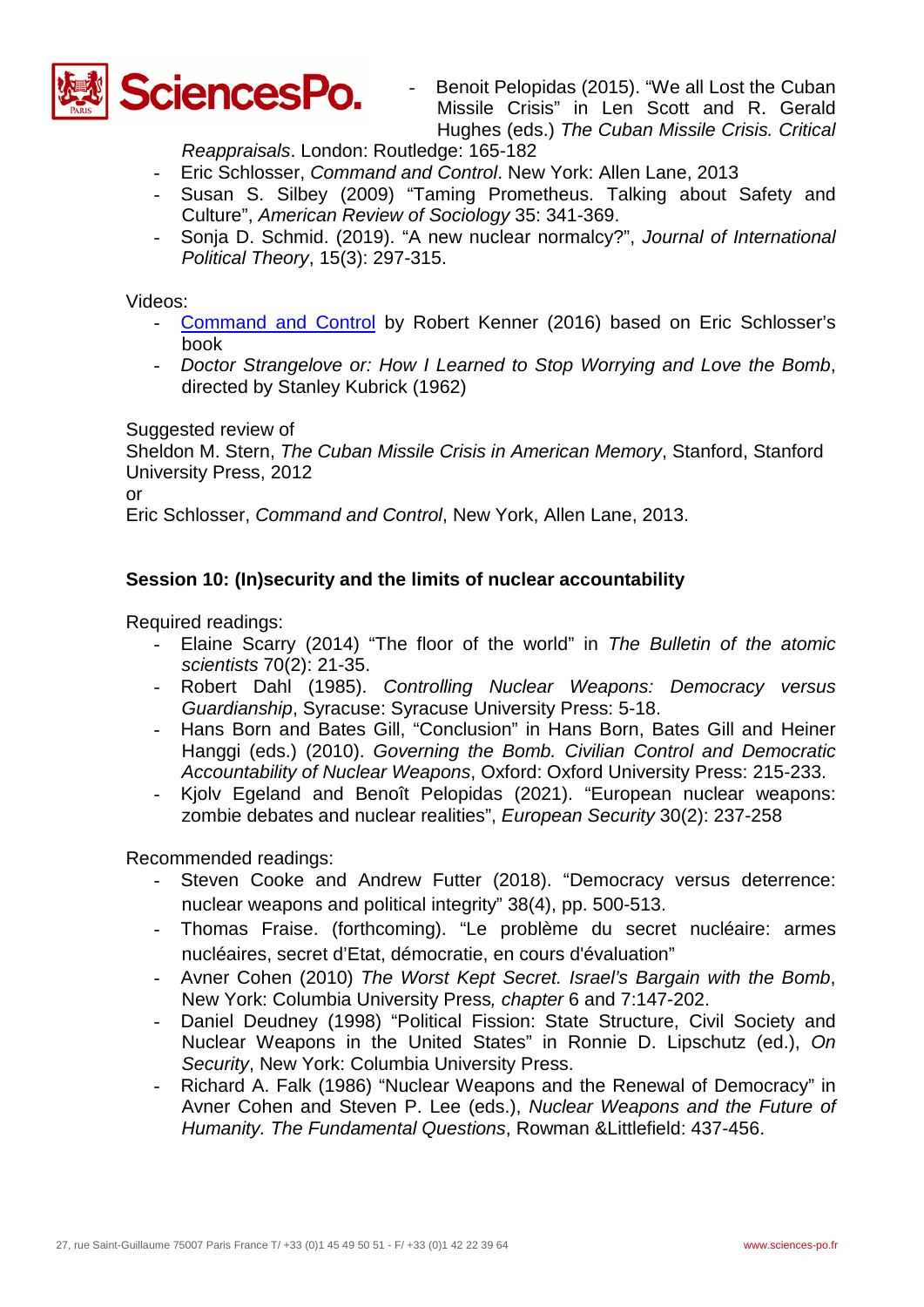

- James Lindsay (1991). *Congress and Nuclear Weapons*, Baltimore, Johns Hopkins University Press.
- Bruce Russett (1989) "Democracy, Public Opinion and Nuclear Weapons", in Philip E. Tetlock et. Alii (eds.), *Behavior, Society and Nuclear War*, Oxford, Oxford University Press: 174-208.
- Annette Schaper and Harald Muller. (2008). "Torn Apart: Nuclear Secrecy and Openness in Democratic Nuclear Weapon States" in Harald Mueller, Matthew Evangelista and Niklas Schroenig, (eds.), *Democracy and Security: Preferences, Norms and Policy-Making*, London: Routledge: 143-166.
- Paul Slovic et. alii. (2020). [Virtuous violence from the war room to death row.](https://www.pnas.org/content/pnas/117/34/20474.full.pdf) *Proceedings of the National Academy of Science* 117(34)
- Jonathan Baron, Stephen Herzog and Rebecca Gibbons, (2020) "Japanese Public Opinion, Political Persuasion, and the Treaty on the Prohibition of Nuclear Weapons, *Journal for Peace and Nuclear Disarmament* 3(2): 299-309.

Suggested review of

Robert Dahl (1985), *Controlling Nuclear Weapons: Democracy versus Guardianship*, Syracuse: Syracuse University Press.

# **Session 11: Special session with invited diplomats debating nuclear security and disarmament**

*This session includes a discussion between two exceptional guests: two diplomats deeply involved in nuclear weapons politics: Ambassadors Yann Hwang* (French representative to the conference on disarmament) and *Alexander Kmentt, who has worked towards modifying future nuclear possibilities through a humanitarian approach since the 2010s and is the President designate of the first conference of state parties to the Treaty on the Prohibition of Nuclear Weapons.* [The two proposed guests have participated in the class in the past; their participation will be confirmed closer to the date.]

Required readings:

- Nick Ritchie and Kjølv Egeland (2018) "The diplomacy of resistance. Power, hegemony and nuclear disarmament", *Global change, peace and security* 30(2): 121-141.
- Nick Ritchie and Ambassador Alexander Kmentt (2021) "Universalising the TPNW: Challenges and Opportunities", *Journal for Peace and Nuclear Disarmament* 4:1.
- Jan Ruzicka (2019). "The next great hope: the humanitarian approach to nuclear weapons", *Journal of International Political Theory* 15(3): 386-400.

### Review of

Lawrence Wittner, *Confronting the Bomb: A Short History of the World Nuclear Disarmament Movement*, Stanford: Stanford University Press, 2009.

Video:

[Interview with Lawrence Wittner, April 3, 2010](http://www.youtube.com/watch?v=EsH-cWX5eOQ)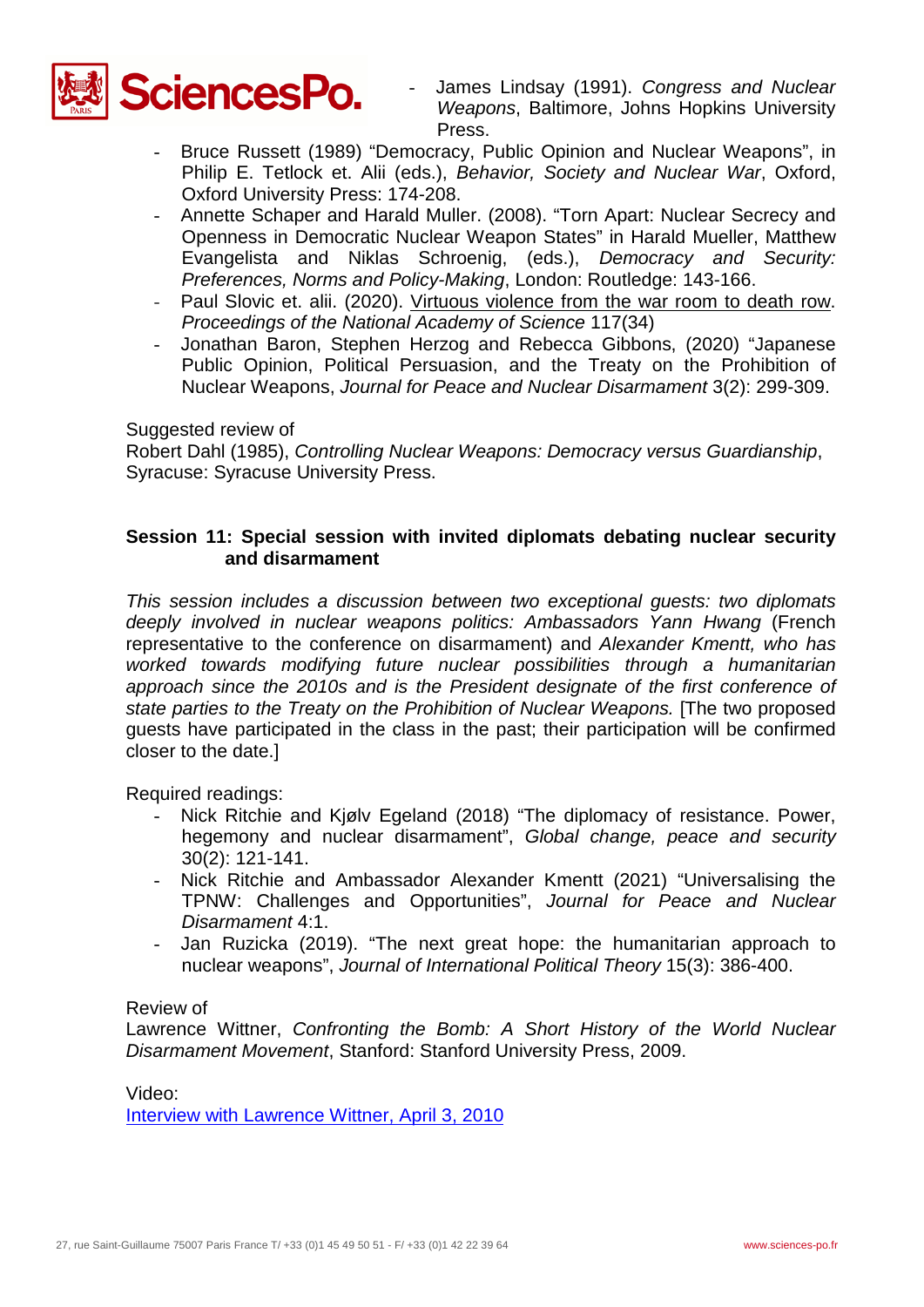

# **Session 12: Security through change (in technology, in norms… in material conditions)**

Required readings:

- Daniel Deudney (2019) "Going critical. Toward a modified nuclear oneworldism", *Journal of International Political Theory* 15(3): 367-85.
- Nick Ritchie and Kjølv Egeland (2018) "The diplomacy of resistance. Power, hegemony and nuclear disarmament", *Global change, peace and security* 30(2): 121-141.
- Steven P. Lee. (2004). "Weapons of Mass Destruction and the Limits of Moral Understanding" in Steven P. Lee and Sohail H. Hashmi (eds.), *Ethics and Weapons of Mass Destruction. Religious and Secular Perspectives*. Cambridge: Cambridge University Press: 482-510.
- Benoît Pelopidas and Sanne C. J. Verschuren (forthcoming). "Writing IR after COVID-19. Reassessing Political Possibilities, Good Faith, and Policy Relevant Scholarship on Climate Change Mitigation and Nuclear Disarmament", *forthcoming*

## Recommended readings:

*On ethics*

- Thomas E. Doyle. (2010) "Reviving Nuclear Ethics: A Renewed Research Agenda for the 21st Century", *Ethics and International Affairs* 24(3): 287-308.
- Steven P. Lee and Sohail H. Hashmi (eds.) (2004). *Ethics and Weapons of Mass Destruction. Religious and Secular Perspectives*. Cambridge: Cambridge University Press.
- Frank Jones. (2013) ""The High Priest of Deterrence": Sir Michael Quinlan, Nuclear Weapons, and the Just War Tradition", *Logos. A Journal of Catholic Thought and Culture* 16(3), Summer: 16-42.
- Paolo Foradori. (2014) "The Moral Dimension of 'Global Zero': the evolution of the Catholic Church's Nuclear Ethics in a Changing World", *Nonproliferation Review* 21(2), June: 189-206.
- Benoît Pelopidas and Fabricio Fialho (2019). ["Is Pope Francis an influencer in](https://theconversation.com/is-pope-francis-really-an-influencer-on-nuclear-matters-110298)  [nuclear matters?",](https://theconversation.com/is-pope-francis-really-an-influencer-on-nuclear-matters-110298) *The Conversation*, March, 5.
- William Walker. (2011). "Sir Michael Quinlan and the Ethics of Nuclear Weapons" in Bruno Tertrais (ed.), *Thinking about Strategy*: *A Tribute to Sir Michael Quinlan*, Paris: L'Harmattan, pp. 85-98.

*On other sources of change*

- Expect an essay by Dr Lyndon Burford on blockchain as a technology suitable for nuclear disarmament verification building on [this.](https://medium.com/international-affairs-blog/could-blockchain-technology-help-advance-nuclear-disarmament-6efaab35e277)
- Lynn Eden (2011). "The US nuclear arsenal and zero. Sizing and Planning for Use. Past, Present and Future" in Judith Reppy and Catherine Kelleher, *Getting to Zero*: *The Path to Nuclear Disarmament*. Palo Alto: Stanford University Press: 69-89.
- Catherine Eschle (2013). ["Gender and the subject of \(Anti\)nuclear Politics:](http://onlinelibrary.wiley.com/doi/10.1111/isqu.12019/pdf)  [Revisiting Women's campaigning against the Bomb"](http://onlinelibrary.wiley.com/doi/10.1111/isqu.12019/pdf), *International Studies Quarterly* 57(4): 713-724.
- Halit Mustafa Emin Tagma. (2010). "Realism at the Limits: Post-Cold War Realism and Nuclear Rollback". *Contemporary Security Policy* 31(1): 165-188.